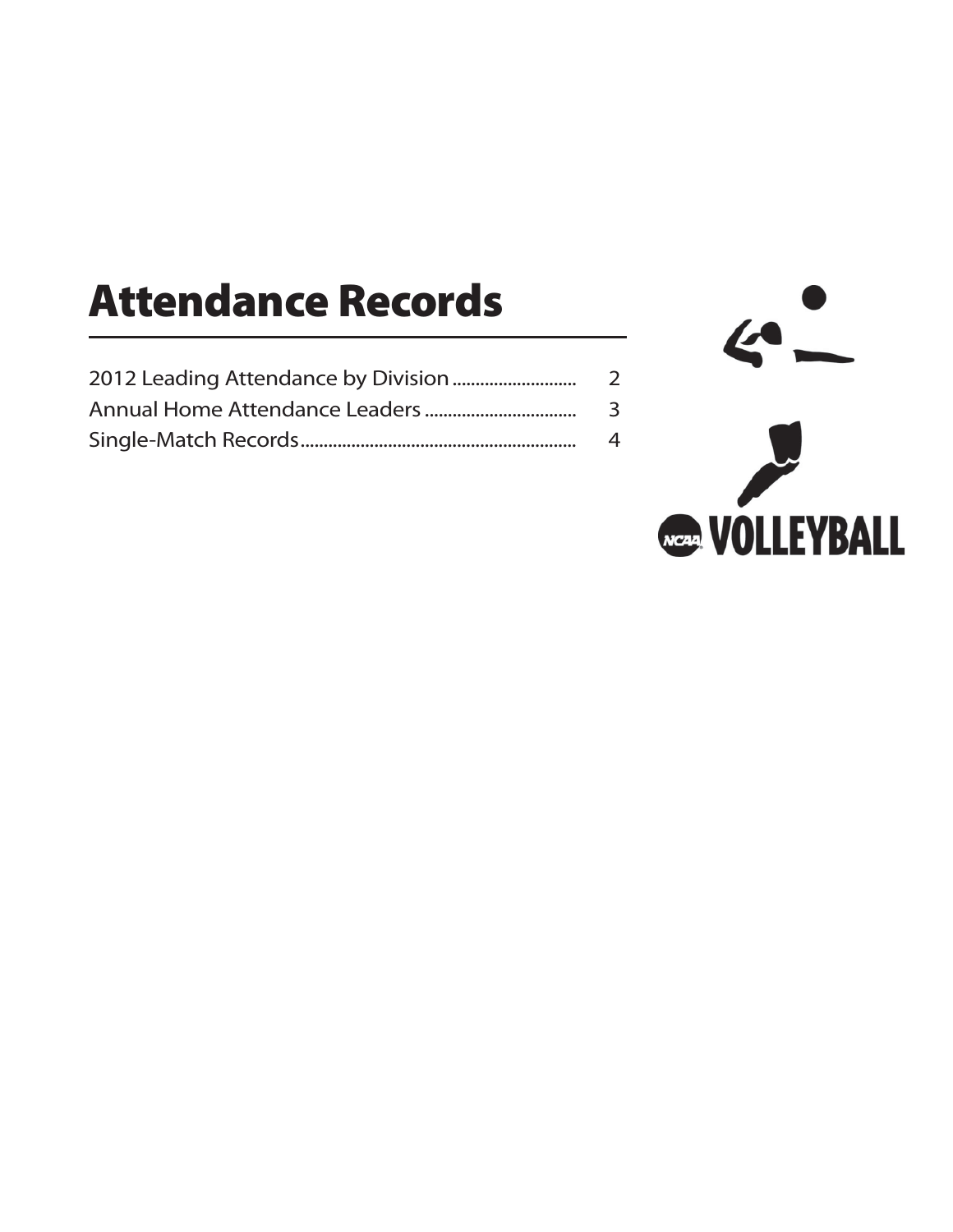# 2012 Attendance

# **Leading Conferences by Division**

#### **DIVISION I**

|            |              |     | <b>Matches</b> Total Home | 2012  | 2011  |
|------------|--------------|-----|---------------------------|-------|-------|
| Conference | <b>Teams</b> |     | or Sess. Attendance       | Avg.  | Avg.  |
|            |              | 181 | 414,472                   | 2,290 | 2,350 |
|            |              | 103 | 179,675                   | 1.744 | 2.147 |
|            |              | 133 | 220.127                   | 1.655 | 1,578 |
|            |              | 174 | 230.159                   | 1,323 | 1,302 |
|            |              | 159 | 173,127                   | 1.089 | 1,094 |
|            |              | 124 | 122,766                   | 990   | 959   |
|            |              | 118 | 104.441                   | 885   | 1.052 |
|            |              | 180 | 131,633                   | 731   | 709   |
|            |              | 108 | 67,365                    | 624   | 565   |
|            |              | 202 | 125,617                   | 622   | 425   |

#### **DIVISION II**

| Conference                      | <b>Teams</b> |     | <b>Matches</b> Total Home<br>or Sess. Attendance | 2012<br>Avg. | 2011<br>Avg. |
|---------------------------------|--------------|-----|--------------------------------------------------|--------------|--------------|
|                                 |              | 184 | 83,319                                           | 453          | 388          |
| Mid-America Intercollegiate 12* |              | 131 | 58,434                                           | 446          | 378          |
|                                 |              | 143 | 52,928                                           | 370          | 371          |
|                                 |              | 100 | 32,399                                           | 324          | 318          |
|                                 |              | 88  | 27,496                                           | 312          | 294          |
|                                 |              | 156 | 46,785                                           | 300          | 403          |
| Great Lakes Intercollegiate14*  |              | 145 | 40,383                                           | 279          | 289          |
|                                 |              | 73  | 16,659                                           | 228          | 248          |
|                                 |              | 148 | 31,979                                           | 216          | 296          |
|                                 |              | 114 | 23,671                                           | 208          | 206          |

\*Provisional teams not included.

### **DIVISION III**

| Conference                   | Teams |     | <b>Matches</b> Total Home<br>or Sess. Attendance | 2011<br>Avg. | 2010<br>Avg. |
|------------------------------|-------|-----|--------------------------------------------------|--------------|--------------|
|                              |       | 49  | 18,689                                           | 381          | 337          |
| Michigan Intercollegiate9    |       | 90  | 28,321                                           | 315          | 324          |
|                              |       | 62  | 13,917                                           | 224          | 273          |
|                              |       | 83  | 17.751                                           | 214          | 243          |
| Wisconsin Intercollegiate 9  |       | 81  | 17,098                                           | 211          | 193          |
| Minnesota Intercollegiate 12 |       | 111 | 22,871                                           | 206          | 222          |
|                              |       | 124 | 24,517                                           | 198          | 160          |
| Midwest Conference 11        |       | 99  | 18,470                                           | 187          | 154          |
| Heartland Collegiate  10     |       | 79  | 14,471                                           | 183          | 183          |
|                              |       | 92  | 16,259                                           | 177          | 187          |

# **Leading Teams by Division**

### **DIVISION I**

(Min. 5 home matches)

|     |      | Home              | <b>Matches</b> |       |
|-----|------|-------------------|----------------|-------|
|     | Team | <b>Attendance</b> | or Sess.       | Avg.  |
| 1.  |      | 126.827           | 19             | 6.675 |
| 2.  |      | 77,164            | 18             | 4,287 |
| 3.  |      | 53,050            | 16             | 3,316 |
| 4.  |      | 55,783            | 17             | 3,281 |
| 5.  |      | 42,278            | 13             | 3,252 |
| 6.  |      | 33,015            | 11             | 3,001 |
| 7.  |      | 34,792            | 12             | 2,899 |
| 8.  |      | 48,566            | 17             | 2,857 |
| 9.  |      | 33,713            | 12             | 2,809 |
| 10. |      | 52,850            | 20             | 2,643 |
| 11. |      | 37,981            | 15             | 2,532 |
| 12. |      | 44,418            | 18             | 2,468 |
| 13. |      | 41,343            | 17             | 2.432 |
| 14. |      | 51,507            | 22             | 2,341 |
| 15. |      | 30,960            | 14             | 2,211 |
| 16. |      | 34,539            | 16             | 2.159 |
| 17. |      | 33,717            | 16             | 2,107 |
| 18. |      | 12,382            | 6              | 2.064 |
| 19. |      | 26.767            | 13             | 2.059 |
| 20. |      | 27,343            | 15             | 1,823 |
| 21. |      | 28,672            | 16             | 1,792 |
| 22. |      | 25,901            | 15             | 1,727 |
| 23. |      | 19,894            | 12             | 1,658 |
| 24. |      | 22,681            | 14             | 1,620 |
| 25. |      | 19,935            | 13             | 1,533 |

|     |      | Home              | Matches  |       |
|-----|------|-------------------|----------|-------|
|     | Team | <b>Attendance</b> | or Sess. | Avg.  |
| 26. |      | 22,344            | 15       | 1,490 |
| 27. |      | 26,044            | 18       | 1.447 |
| 28. |      | 18,515            | 13       | 1.424 |
| 29. |      | 25,957            | 19       | 1,366 |
| 30. |      | 19,296            | 15       | 1,286 |
| 31. |      | 19,255            | 15       | 1,284 |
| 32. |      | 15,752            | 13       | 1,212 |
| 33. |      | 11,605            | 10       | 1.161 |
| 34. |      | 12,563            | 11       | 1,142 |
| 35. |      | 13,607            | 12       | 1,134 |
| 36. |      | 19,146            | 17       | 1,126 |
| 37. |      | 14,614            | 13       | 1,124 |
| 38. |      | 21,208            | 19       | 1.116 |
| 39. |      | 16,705            | 15       | 1,114 |
| 40. |      | 14,073            | 13       | 1,083 |
| 41. |      | 9,643             | 9        | 1.071 |
| 42. |      | 11,599            | 11       | 1,054 |
| 43. |      | 19,836            | 19       | 1.044 |
| 44. |      | 14,596            | 14       | 1,043 |
| 45. |      | 16,582            | 16       | 1,036 |
| 46. |      | 14,428            | 14       | 1.031 |
| 47. |      | 18,297            | 18       | 1,017 |
| 48. |      | 13,913            | 14       | 994   |
| 49. |      | 12,824            | 13       | 986   |
| 50. |      | 10,836            | 11       | 985   |
|     |      |                   |          |       |

### **DIVISION II**

#### (Min. 5 home matches)

|     |      | Home       | Matches  |            |
|-----|------|------------|----------|------------|
|     | Team | Attendance | or Sess. | Avg.       |
| 1.  |      | 18,245     | 16       | 1,140      |
| 2.  |      | 10,763     | 10       | 1,076      |
| 3.  |      | 7.468      | 11       | 679        |
| 4.  |      | 8,014      | 12       | 668        |
| 5.  |      | 12,887     | 20       | 644        |
|     |      |            |          |            |
| 6.  |      | 6,378      | 10       | 638        |
| 7.  |      | 5,723      | 9        | 636        |
| 8.  |      | 7,617      | 12       | 635        |
| 9.  |      | 10,255     | 18       | 570        |
| 10. |      | 5,536      | 10       | 554        |
| 11. |      | 4,973      | 9        | 553        |
| 12. |      | 6.682      | 13       | 514        |
| 13. |      | 7,267      | 15       | 484        |
| 14. |      | 4,358      | 9        | 484        |
| 15. |      | 6,150      | 13       | 473        |
| 16. |      | 4.723      | 10       | 472        |
| 17. |      |            |          |            |
| 18. |      | 5,615      | 12<br>9  | 468<br>455 |
|     |      | 4.095      | 7        |            |
| 19. |      | 3,085      |          | 441        |
| 20. |      | 4,388      | 10       | 439        |
| 21. |      | 4,790      | 11       | 435        |
| 22. |      | 4,772      | 11       | 434        |
| 23. |      | 5,163      | 12       | 430        |
| 24. |      | 4,283      | 10       | 428        |
| 25. |      | 4,143      | 10       | 414        |
| 26. |      | 3,682      | 9        | 409        |
| 27. |      | 4,060      | 10       | 406        |
| 28. |      | 5,200      | 13       | 400        |
| 29. |      | 6,363      | 16       | 398        |
| 30. |      | 5,525      | 14       | 395        |
|     |      |            |          |            |
| 31. |      | 5,484      | 14       | 392        |
| 32. |      | 4,975      | 13       | 383        |
| 33. |      | 5,633      | 15       | 376        |
| 34. |      | 4,487      | 12       | 374        |
| 35. |      | 3,326      | 9        | 370        |
| 36. |      | 3,651      | 10       | 365        |
| 37. |      | 2,850      | 8        | 356        |
| 38. |      | 3,887      | 11       | 353        |
| 39. |      | 4,943      | 14       | 353        |
| 40. |      | 3,847      | 11       | 350        |
|     |      |            |          |            |
| 41. |      | 3,830      | 11       | 348        |
| 42. |      | 4,713      | 14       | 337        |
| 43. |      | 4,355      | 13       | 335        |
| 44. |      | 4,014      | 12       | 335        |
| 45. |      | 4,012      | 12       | 334        |
| 46. |      | 3,642      | 11       | 331        |
| 47. |      | 3,286      | 10       | 329        |
| 48. |      | 4,578      | 14       | 327        |
| 49. |      | 3,267      | 10       | 327        |
| 50. |      | 3,575      | 11       | 325        |
|     |      |            |          |            |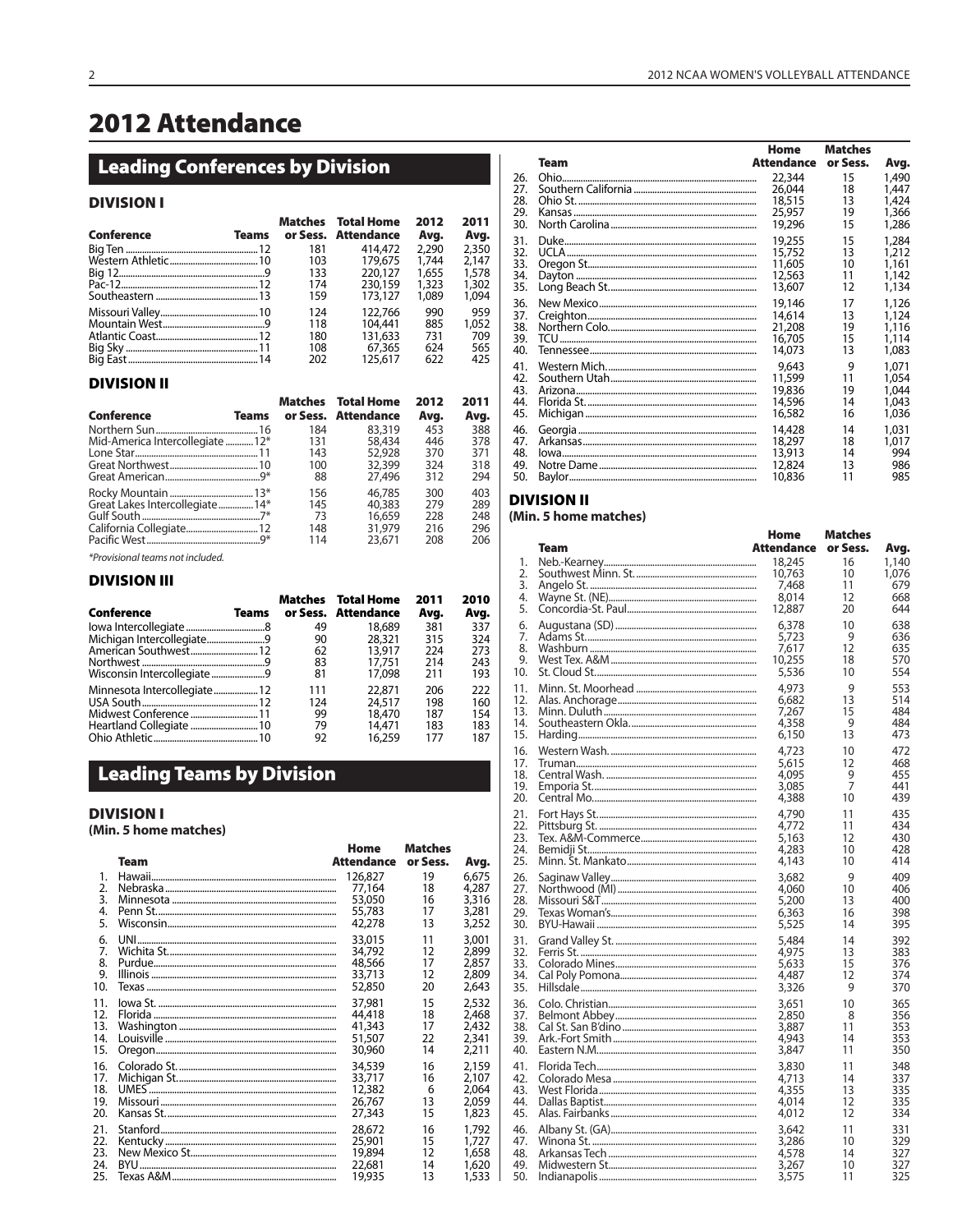#### **DIVISION III (Min. 5 home matches)**

|                          |      |                                            | Matches                             |                                 |                                 |             | Home                                      | <b>Matches</b>           |                                 |
|--------------------------|------|--------------------------------------------|-------------------------------------|---------------------------------|---------------------------------|-------------|-------------------------------------------|--------------------------|---------------------------------|
|                          | Team | Home<br><b>Attendance</b>                  | or Sess.                            | Avg.                            |                                 | <b>Team</b> | Attendance                                | or Sess.                 | Avg.                            |
| 3.<br>5.                 |      | 9,517<br>8,541<br>3,223<br>7,554<br>4,828  | 13<br>13<br>5<br>13<br>9            | 732<br>657<br>645<br>581<br>536 | 26.<br>27.<br>28.<br>29.<br>30. |             | 2,519<br>2,709<br>1,312<br>3,145<br>2,090 | 9<br>10<br>12<br>8       | 280<br>271<br>262<br>262<br>261 |
| 6.<br>8.<br>9.<br>10.    |      | 10,737<br>2,117<br>2,526<br>5,865<br>4,063 | 22<br>5<br>6<br>14<br>10            | 488<br>423<br>421<br>419<br>406 | 31.<br>32.<br>33.<br>34.<br>35. |             | 2,058<br>2,560<br>2,000<br>1,993<br>2.485 | 8<br>10<br>8<br>10       | 257<br>256<br>250<br>249<br>249 |
| 14.<br>15.               |      | 2,900<br>2,450<br>5,590<br>2,605<br>1,618  | 8<br>$\overline{7}$<br>17<br>8<br>5 | 363<br>350<br>329<br>326<br>324 | 36.<br>37.<br>38.<br>39.<br>40. |             | 1,675<br>3,322<br>1,185<br>2,361<br>1,887 | 14<br>10<br>8            | 239<br>237<br>237<br>236<br>236 |
| 16.<br>18.<br>19.<br>20. |      | 2,576<br>3,327<br>4,820<br>1,505<br>4,163  | 8<br>11<br>16<br>5<br>14            | 322<br>302<br>301<br>301<br>297 | 42.<br>43.<br>44.<br>45.        |             | 2,818<br>2,294<br>2,716<br>2,007<br>1,100 | 12<br>10<br>12<br>9<br>5 | 235<br>229<br>226<br>223<br>220 |
| 21.<br>22.<br>23.        |      | 1,486<br>4,300<br>2,256<br>3,102<br>1,968  | 5<br>15<br>8<br>11                  | 297<br>287<br>282<br>282<br>281 | 46.<br>47.<br>48.<br>49.<br>50. |             | 1,315<br>1,736<br>1,084<br>1,289<br>1,920 | 6                        | 219<br>217<br>217<br>215<br>213 |

# **Annual Home Attendance Leaders**

**(Since compilation was completed by the NCAA)**

| <b>Division I</b> |        |       |
|-------------------|--------|-------|
| Season            | Team   | Avg.  |
| 1997              | Hawaii | 7.201 |
| 1998              | Hawaii | 6,880 |
| 1999              | Hawaii | 7,139 |
| 2000              | Hawaii | 6.986 |
| 2001              | Hawaii | 6,514 |
| 2002              | Hawaii | 7,208 |
| 2003              | Hawaii | 7.486 |
| 2004              | Hawaii | 7,135 |
| 2005              | Hawaii | 7,302 |
| 2006              | Hawaii | 7.186 |
| 2007              | Hawaii | 6.452 |
| 2008              | Hawaii | 5,944 |
| 2009              | Hawaii | 6,423 |
| 2010              | Hawaii | 6,169 |
| 2011              | Hawaii | 6,814 |
| 2012              | Hawaii | 6.675 |

# **Division II**

| Season                       | Team                                                                         | Avg.                                |
|------------------------------|------------------------------------------------------------------------------|-------------------------------------|
| 1997                         | Neb.-Kearney                                                                 | 795                                 |
| 1998                         | Neb.-Kearney                                                                 | 872                                 |
| 1999                         | Neb.-Kearney                                                                 | 835                                 |
| 2000                         | Augustana (SD)                                                               | 1,204                               |
| 2001                         | Neb.-Kearney                                                                 | 941                                 |
| 2002                         | Neb.-Kearney                                                                 | 1,038                               |
| 2003                         | Neb.-Kearney                                                                 | 928                                 |
| 2004                         | Neb.-Kearney                                                                 | 1,452                               |
| 2005                         | Neb.-Kearney                                                                 | 1,851                               |
| 2006                         | FGCU                                                                         | 951                                 |
| 2007<br>2008<br>2009<br>2010 | Neb.-Kearney<br>Neb.-Kearney<br>Neb.-Kearney<br>Neb.-Kearney<br>Neb.-Kearney | 951<br>1,195<br>995<br>1,100<br>889 |
| 2011                         | Benedict                                                                     | 1,032                               |
| 2012                         | Neb.-Kearney                                                                 | 1,140                               |

| <b>Division III</b> |                     |      |  |  |
|---------------------|---------------------|------|--|--|
| Season              | Team                | Avg. |  |  |
| 1997                | <b>UC San Diego</b> | 502  |  |  |
| 1998                | Central (IA)        | 617  |  |  |
| 1999                | Central (IA)        | 530  |  |  |
| 2000                | Central (IA)        | 644  |  |  |
| 2001                | Muskingum           | 462  |  |  |
| 2002                | Whitworth           | 570  |  |  |
| 2003                | Capital             | 552  |  |  |
| 2004                | Dubuque             | 378  |  |  |
| 2005                | Whitworth           | 438  |  |  |
| 2006                | La Verne            | 421  |  |  |
| 2007                | East Tex. Baptist   | 590  |  |  |
| 2008                | East Tex. Baptist   | 566  |  |  |
| 2009                | Hope                | 992  |  |  |
| 2010                | Hope                | 802  |  |  |
| 2011                | Calvin              | 803  |  |  |
| 2012                | Calvin              | 732  |  |  |
|                     |                     |      |  |  |

# **Division I Conferences**

| Season | Conference       | Avg.  |
|--------|------------------|-------|
| 1997   | Big Ten          | 1,511 |
| 1998   | Big Ten          | 1,378 |
| 1999   | Western Athletic | 1,810 |
| 2000   | Western Athletic | 1,515 |
| 2001   | Big Ten          | 1,438 |
| 2002   | Western Athletic | 1,626 |
| 2003   | Western Athletic | 1,688 |
| 2004   | <b>Big Ten</b>   | 1,819 |
| 2005   | <b>Big 12</b>    | 1,831 |
| 2006   | Western Athletic | 1,908 |
| 2007   | Big Ten          | 1,917 |
| 2008   | Big Ten          | 2.011 |
| 2009   | Big Ten          | 1,990 |
| 2010   | Big Ten          | 2,021 |
| 2011   | Big Ten          | 2,350 |
| 2012   | <b>Big Ten</b>   | 2,290 |

# **Division II Conferences**

| Season       | Conference                     | Avg.       |
|--------------|--------------------------------|------------|
| 2006         | <b>North Central</b>           | 394        |
| 2007         | <b>North Central</b>           | 416        |
| 2008         | Mid-America Intercollegiate    | 390        |
| 2009         | Rocky Mountain                 | 367        |
| 2010         | Northern Sun                   | 413        |
| 2011<br>2012 | Rocky Mountain<br>Northern Sun | 403<br>453 |

# **Division III Conferences**

| Season       | Conference                                   | Avg.       |
|--------------|----------------------------------------------|------------|
| 2006         | Wisconsin Intercollegiate                    | 207        |
| 2007         | lowa Intercollegiate                         | 242        |
| 2008         | lowa Intercollegiate                         | 240        |
| 2009         | Michigan Intercollegiate                     | 298        |
| 2010         | lowa Intercollegiate                         | 252        |
| 2011<br>2012 | lowa Intercollegiate<br>lowa Intercollegiate | 337<br>381 |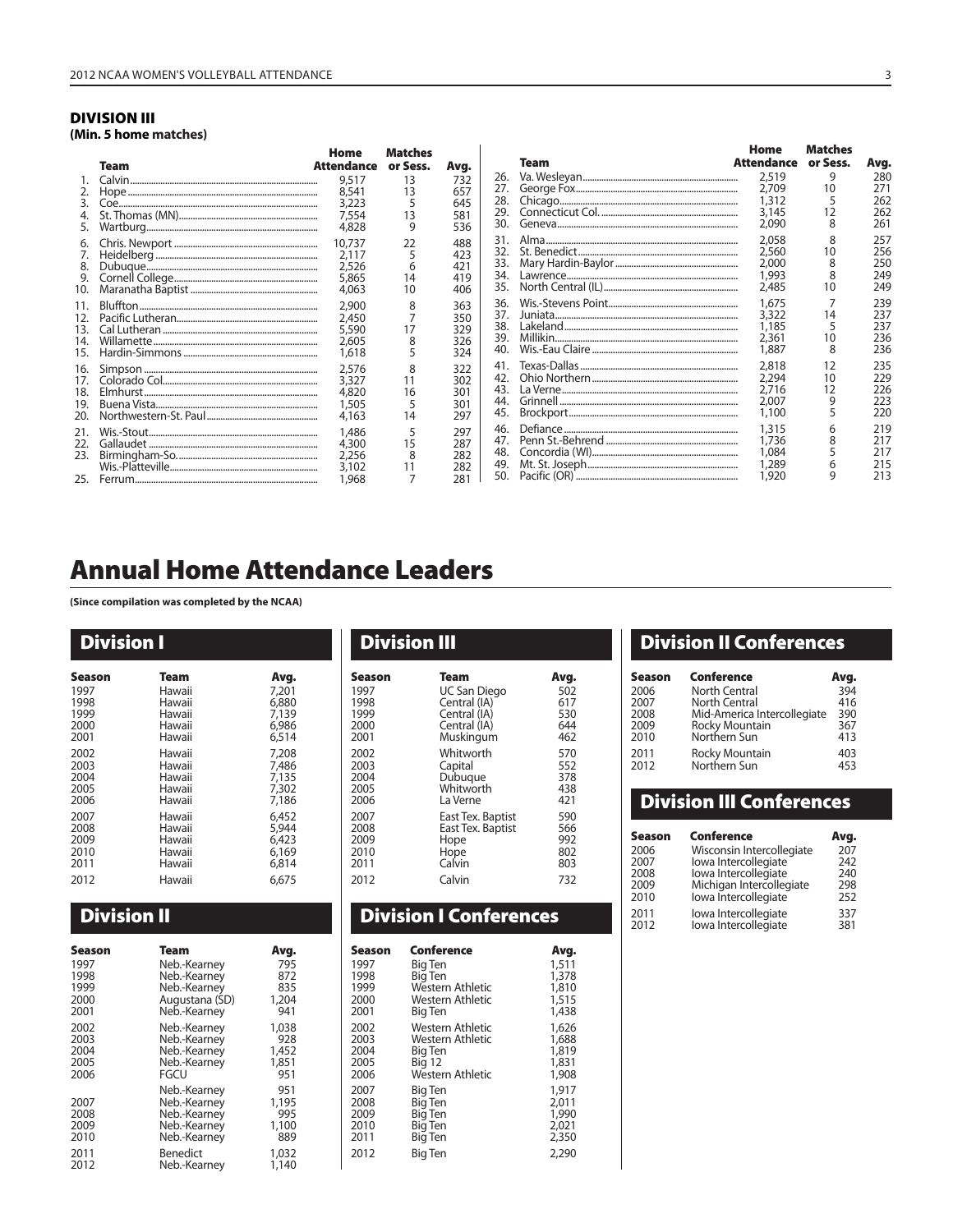# **Single-Match Records**

# **Division I**

#### **(Includes NCAA Tournament Matches)**

| Att.             | Winner                         | <b>Opponent</b>                 | <b>Score</b>       | <b>Date</b>                     | Arena^                                                               | <b>City</b>                    | <b>State</b>           | <b>Tournament Round</b>                       |
|------------------|--------------------------------|---------------------------------|--------------------|---------------------------------|----------------------------------------------------------------------|--------------------------------|------------------------|-----------------------------------------------|
| 17,430           | Stanford<br>Penn St.           | Texas<br>Nebraska               | $3 - 2$<br>$3 - 2$ | Dec. 18, 2008                   | CenturyLink Center                                                   | Omaha                          | <b>NE</b>              | <b>NCAA</b> semifinals                        |
| 17,209<br>17,014 | Nebraska<br>Nebraska           | Stanford<br><b>UCLA</b>         | $3-1$<br>$3 - 1$   | Dec. 16, 2006<br>Dec. 14, 2006  | CenturyLink Center<br>CenturyLink Center                             | Omaha<br>Omaha                 | NE<br><b>NE</b>        | <b>NCAA</b> final<br>NCAA semifinals          |
|                  | Stanford                       | Washington                      | $3 - 0$            |                                 |                                                                      |                                |                        |                                               |
| 16,448<br>15,119 | Texas<br>Nebraska              | Oregon<br>Florida               | $3-0$<br>$3 - 0$   | Dec. 15, 2012<br>Dec. 10, 2005  | <b>KFC Yum! Center</b><br>CenturyLink Center                         | Louisville<br>Omaha            | KY<br><b>NE</b>        | <b>NCAA</b> final<br>NCAA regional final      |
| 14,489           | Nebraska<br>Florida            | <b>UCLA</b><br>Louisville       | $3 - 0$<br>$3 - 0$ | Dec. 9, 2005                    | CenturyLink Center                                                   | Omaha                          | <b>NE</b>              | NCAA regional semifinals                      |
| 14,299           | Penn St.                       | Stanford                        | $3 - 0$            | Dec. 20, 2008                   | CenturyLink Center                                                   | Omaha                          | <b>NE</b>              | <b>NCAA</b> final                             |
| 14,032<br>13,870 | Penn St.<br><b>UCLA</b>        | California<br>*Nebraska         | $3 - 0$<br>$3 - 2$ | Dec. 18, 2010<br>Sept. 13, 2009 | <b>Sprint Center</b><br><b>Bob Devaney Sports Center</b>             | Kansas City<br>Lincoln         | <b>MO</b><br><b>NE</b> | <b>NCAA</b> final                             |
| 13,747           | <b>UCLA</b>                    | Illinois                        | $3 - 1$            | Dec. 17, 2011                   | Alamodome                                                            | San Antonio                    | ТX                     | <b>NCAA</b> final                             |
| 13,631           | Penn St.                       | Stanford                        | $3 - 2$            | Dec. 15, 2007                   | <b>Power Balance Pavilion</b>                                        | Sacramento                     | CA                     | <b>NCAA</b> final                             |
| 13,412<br>13,396 | *Nebraska<br>*Nebraska         | LSU<br>Hawaii                   | $3 - 0$<br>$3 - 0$ | Sept. 12, 2008<br>Oct. 21, 2007 | <b>Bob Devaney Sports Center</b><br><b>Bob Devaney Sports Center</b> | Lincoln<br>Lincoln             | <b>NE</b><br>NE        |                                               |
| 13,385           | Oregon                         | Penn St.                        | $3 - 1$            | Dec. 13, 2012                   | <b>KFC Yum! Center</b>                                               | Louisville                     | ΚY                     | NCAA semifinals                               |
| 13,194           | Texas<br>Long Beach St.        | Michigan<br>Penn St.            | $3 - 2$<br>$3 - 2$ | Dec. 19, 1998                   | Kohl Center                                                          | Madison                        | WI                     | <b>NCAA</b> final                             |
| 13,081           | Cal Poly                       | *Creighton                      | $3 - 0$            | Sept. 2, 2007                   | CenturyLink Center                                                   | Omaha                          | <b>NE</b>              |                                               |
| 13,048           | Nebraska<br>Penn St.           | Penn St.<br>California          | $3 - 0$<br>$3 - 0$ | Dec. 13, 2007                   | Power Balance Pavilion                                               | Sacramento                     | CA                     | <b>NCAA</b> semifinals                        |
|                  | Stanford                       | Southern California             | $3 - 2$            |                                 |                                                                      |                                |                        |                                               |
| 12,504           | *Nebraska<br>Penn St.          | Colorado<br>Nebraska            | $3-0$<br>$3-1$     | Nov. 4, 2000                    | <b>Bob Devaney Sports Center</b>                                     | Lincoln<br>Madison             | <b>NE</b><br>WI        | <b>NCAA</b> semifinals                        |
| 12,327           | Long Beach St.                 | Florida                         | $3 - 0$            | Dec. 17, 1998                   | Kohl Center                                                          |                                |                        |                                               |
| 12,112           | Nebraska                       | *Creighton                      | $3-1$              | Sept. 24, 2006                  | CenturyLink Center                                                   | Omaha                          | <b>NE</b>              |                                               |
| 12,091           | California<br>Penn St.         | Southern California<br>Texas    | $3-1$<br>$3-0$     | Dec. 16, 2010                   | <b>Sprint Center</b>                                                 | <b>Kansas City</b>             | <b>MO</b>              | <b>NCAA</b> semifinals                        |
| 12,087<br>11,892 | Penn St.<br>Dayton             | Texas<br>Western Mich.          | $3 - 2$<br>$3 - 0$ | Dec. 19, 2009<br>Sept. 11, 2010 | Tampa Bay Times Forum<br><b>Bob Devaney Sports Center</b>            | Tampa<br>Lincoln               | FL<br><b>NE</b>        | <b>NCAA</b> final                             |
|                  | *Nebraska                      | Illinois                        | $3 - 2$            |                                 |                                                                      |                                |                        |                                               |
| 11,529<br>11,114 | *Nebraska<br>Long Beach St.    | Colorado<br>Penn St.            | $3-0$<br>$3-1$     | Oct. 22, 1995<br>Dec. 18, 1993  | <b>Bob Devaney Sports Center</b><br><b>UW Field House</b>            | Lincoln<br>Madison             | <b>NE</b><br>WI        | <b>NCAA</b> final                             |
| 11,076           | Nebraska                       | <b>UCLA</b>                     | $3-1$              | Aug. 25, 2007                   | CenturyLink Center                                                   | Omaha                          | <b>NE</b>              |                                               |
|                  | Tennessee                      | Utah                            | $3 - 2$            |                                 |                                                                      |                                |                        |                                               |
| 11,032<br>10,935 | <b>UCLA</b><br>*Wisconsin      | *Nebraska<br>Illinois           | $3-1$<br>$3-0$     | Sept. 14, 1991<br>Nov. 30, 1990 | <b>Bob Devaney Sports Center</b><br><b>UW Field House</b>            | Lincoln<br>Madison             | <b>NE</b><br>WI        | NCAA first round                              |
| 10,927           | *Minnesota                     | Illinois                        | $3-1$              | Oct. 16, 2005                   | Williams Arena                                                       | Minneapolis                    | MN                     |                                               |
| 10,792<br>10,645 | Stanford<br>*Purdue            | Penn St.                        | $3 - 2$<br>$3 - 1$ | Dec. 20, 1997<br>Oct. 29, 1985  | Spokane Arena                                                        | Spokane                        | <b>WA</b><br>IN        | <b>NCAA</b> final                             |
| 10,576           | Penn St.                       | Western Mich.<br>Hawaii         | $3 - 0$            | Aug. 27, 2005                   | Mackey Arena<br>CenturyLink Center                                   | <b>West Lafayette</b><br>Omaha | <b>NE</b>              |                                               |
| 10,570           | Nebraska<br>*Purdue            | Stanford<br>Wisconsin           | $3 - 0$<br>$3 - 2$ | Oct. 17, 2008                   | Mackey Arena                                                         | <b>West Lafayette</b>          | IN                     |                                               |
| 10,525           | <b>UCLA</b>                    | Florida St.                     | $3 - 0$            | Dec. 15, 2011                   | Alamodome                                                            | San Antonio                    | <b>TX</b>              | <b>NCAA</b> semifinals                        |
| 10,380           | Illinois<br>*Nebraska          | Southern California<br>lowa St. | $3 - 2$<br>$3 - 0$ | Sept. 17, 2011                  | <b>Bob Devaney Sports Center</b>                                     | Lincoln                        | <b>NE</b>              |                                               |
| 10,326           | Penn St.                       | *Wisconsin                      | $3 - 2$            | Oct. 21, 2007                   | <b>UW Field House</b>                                                | Madison                        | WI                     |                                               |
| 10,300           | Pepperdine                     | Kansas St.                      | $3 - 0$            | Dec. 9, 2011                    | <b>Stan Sheriff Center</b>                                           | Honolulu                       | HI                     | NCAA regional semifinals                      |
| 10,300           | Southern California<br>*Hawaii | *Hawaii<br>San Jose St.         | $3 - 2$<br>$3 - 0$ | Nov. 15, 2003                   | <b>Stan Sheriff Center</b>                                           | Honolulu                       | HI                     |                                               |
| 10,270           | Long Beach St.<br>Penn St.     | Florida<br><b>BYU</b>           | $3 - 0$<br>$3 - 1$ | Dec. 16, 1993                   | <b>UW Field House</b>                                                | Madison                        | WI                     | <b>NCAA</b> semifinals                        |
| 10,252           | Penn St.                       | Stanford                        | $3 - 0$            | Dec. 20, 1999                   | <b>Stan Sheriff Center</b>                                           | Honolulu                       | HI                     | <b>NCAA</b> final                             |
| 10.252           | Penn St.                       | Pacific                         | $3 - 2$            | Dec. 18, 1999                   | <b>Stan Sheriff Center</b>                                           | Honolulu                       | HI                     | <b>NCAA</b> semifinals                        |
| 10,252           | Stanford<br>Stanford           | Long Beach St.<br>*Hawaii       | $3 - 0$<br>$3 - 0$ | Oct. 24, 1999                   | <b>Stan Sheriff Center</b>                                           | Honolulu                       | HI                     |                                               |
| 10,246           | Penn St.                       | Hawaii                          | $3 - 1$            | Dec. 17, 2009                   | Tampa Bay Times Forum                                                | Tampa                          | FL.                    | <b>NCAA</b> semifinals                        |
| 10,225           | Texas<br>*Hawaii               | Minnesota<br>BYU                | $3-1$<br>$3 - 0$   | Dec. 13, 1996                   | <b>Stan Sheriff Center</b>                                           | Honolulu                       | HI                     | NCAA regional final                           |
| 10,225           | Stanford                       | *Hawaii                         | $3-1$              | Nov. 2, 1996                    | <b>Stan Sheriff Center</b>                                           | Honolulu                       | HI                     |                                               |
| 10,225           | Michigan St.                   | *Hawaii<br>Arizona St.          | $3 - 2$            | Dec. 8, 1995                    | <b>Stan Sheriff Center</b>                                           | Honolulu                       | HI                     | NCAA regional final                           |
| 10,225<br>10,225 | *Hawaii<br>*Hawaii             | Louisville                      | $3-1$<br>$3 - 0$   | Dec. 7, 1995<br>Dec. 3, 1995    | <b>Stan Sheriff Center</b><br><b>Stan Sheriff Center</b>             | Honolulu<br>Honolulu           | HI<br>HI               | NCAA regional semifinals<br>NCAA second round |
| 10,225           | *Hawaii                        | Long Beach St.                  | $3 - 0$            | Nov. 17, 1995                   | <b>Stan Sheriff Center</b><br><b>Stan Sheriff Center</b>             | Honolulu<br>Honolulu           | HI                     |                                               |
| 10,225<br>10,203 | *Hawaii<br>Nebraska            | Long Beach St.<br>*lowa St.     | $3 - 0$<br>$3 - 0$ | Nov. 16, 1995<br>Nov. 7, 2009   | <b>Hilton Coliseum</b>                                               | Ames                           | HI<br>ΙA               |                                               |
| 10,158           | Nebraska                       | Tennessee                       | $3 - 0$            | Aug. 24, 2007                   | CenturyLink Center                                                   | Omaha                          | NE                     |                                               |
| 10,126           | <b>UCLA</b><br>Penn St.        | Utah<br>*Minnesota              | $3 - 0$<br>$3 - 0$ | Oct. 11, 2008                   | Williams Arena                                                       | Minneapolis                    | MN                     |                                               |
| 10.031           | *Hawaii                        | UC Santa Barbara                | $3-2$              | Nov. 11, 1994                   | <b>Stan Sheriff Center</b>                                           | Honolulu                       | HI                     |                                               |
| 10,031           | *Hawaii                        | San Jose St.                    | $3-1$              | Oct. 21, 1994                   | <b>Stan Sheriff Center</b>                                           | Honolulu                       | HI                     |                                               |
| 10,028           | Stanford<br>Nebraska           | Penn St.<br>Hawaii              | $3 - 2$<br>$3 - 0$ | Aug. 26, 2005                   | CenturyLink Center                                                   | Omaha                          | NE                     |                                               |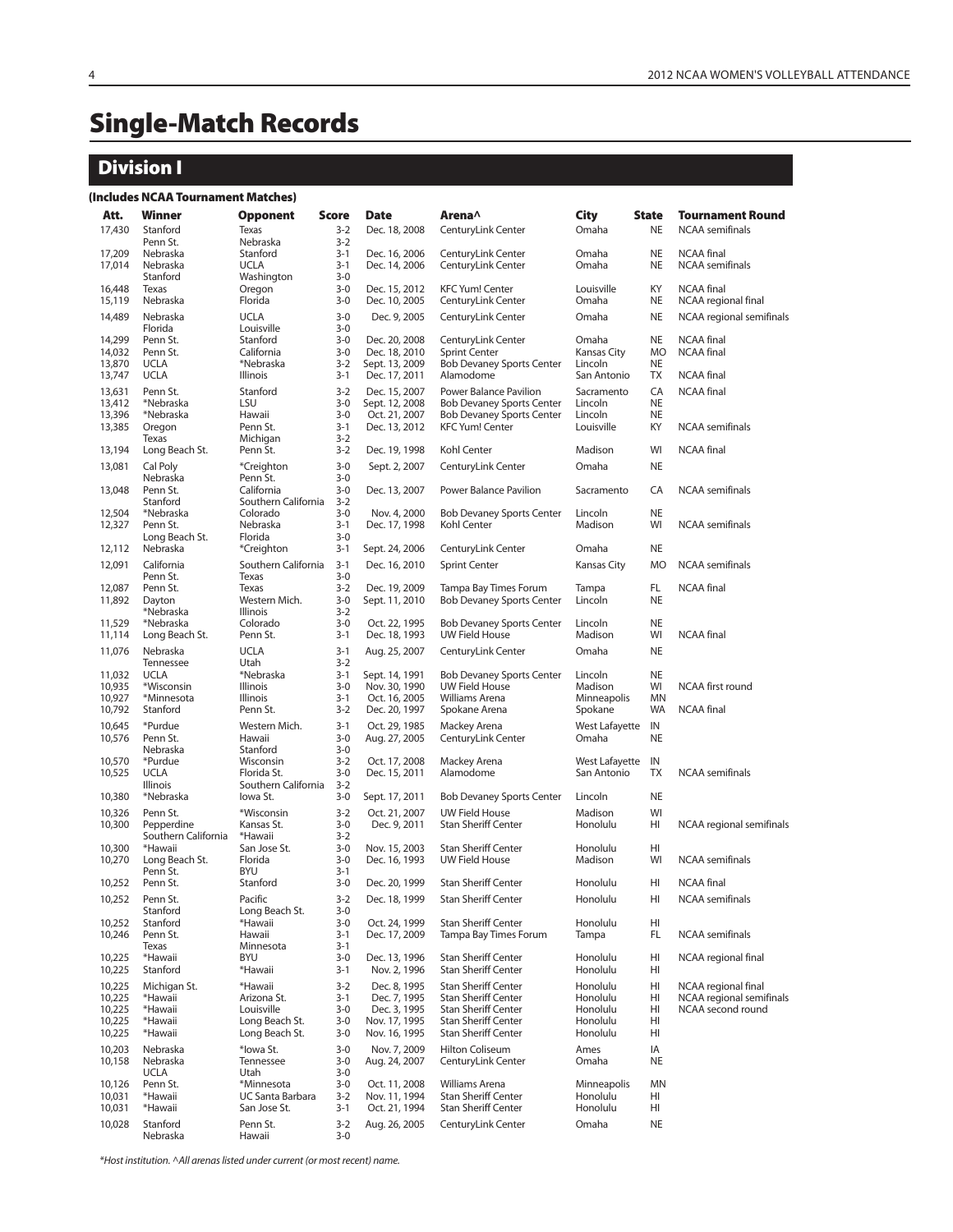### 2012 NCAA WOMEN'S VOLLEYBALL ATTENDANCE **5**

| Att.                                      | Winner                                                                           | Opponent                                                               | Score                                                    | <b>Date</b>                                                                      | Arena^                                                                                                                                  | City                                                        | <b>State</b>                             | <b>Tournament Round</b>                                                                  |
|-------------------------------------------|----------------------------------------------------------------------------------|------------------------------------------------------------------------|----------------------------------------------------------|----------------------------------------------------------------------------------|-----------------------------------------------------------------------------------------------------------------------------------------|-------------------------------------------------------------|------------------------------------------|------------------------------------------------------------------------------------------|
| 9,793                                     | *Hawaii                                                                          | Texas                                                                  | $3-1$                                                    | Dec. 12, 1996                                                                    | <b>Stan Sheriff Center</b>                                                                                                              | Honolulu                                                    | HI                                       | NCAA regional semifinals                                                                 |
| 9,774                                     | *Hawaii                                                                          | Long Beach St.                                                         | $3 - 2$                                                  | Dec. 7, 2000                                                                     | <b>Stan Sheriff Center</b>                                                                                                              | Honolulu                                                    | HI                                       | NCAA regional semifinals                                                                 |
| 9,723                                     | *Hawaii                                                                          | <b>UNLV</b>                                                            | $3 - 0$                                                  | Nov. 17, 1996                                                                    | <b>Stan Sheriff Center</b>                                                                                                              | Honolulu                                                    | HI                                       |                                                                                          |
| 9,692                                     | *Hawaii                                                                          | Pepperdine                                                             | $3-1$                                                    | Sept. 17, 2011                                                                   | <b>Stan Sheriff Center</b>                                                                                                              | Honolulu                                                    | HI                                       |                                                                                          |
| 9,671<br>9,572<br>9,446<br>9,412<br>9,382 | *Minnesota<br><b>UCLA</b><br>Southern California<br>*Hawaii<br>Oregon            | Indiana<br>*Hawaii<br>Pepperdine<br>Georgia Tech<br>*Nebraska          | $3 - 0$<br>$3-1$<br>$3 - 2$<br>$3 - 1$<br>$3-1$          | Oct. 29, 2005<br>Dec. 9, 2006<br>Dec. 10, 2011<br>Dec. 13, 2003<br>Dec. 8, 2012  | Williams Arena<br><b>Stan Sheriff Center</b><br><b>Stan Sheriff Center</b><br><b>Stan Sheriff Center</b><br>CenturyLink Center          | Minneapolis<br>Honolulu<br>Honolulu<br>Honolulu<br>Omaha    | MN<br>HI<br>HI<br>HI<br>NE               | NCAA regional final<br>NCAA regional final<br>NCAA regional final<br>NCAA regional final |
| 9,354<br>9,345<br>9,293<br>9,256<br>9,253 | Nebraska<br>Southern California<br>*Hawaii<br>*Hawaii<br>Texas                   | *Minnesota<br>*Hawaii<br>New Mexico St.<br>Colorado<br>Nebraska        | $3-2$<br>$3 - 0$<br>$3 - 1$<br>$3 - 0$<br>$3-1$          | Oct. 15, 2011<br>Aug. 23, 2003<br>Oct. 17, 2009<br>Dec. 8, 1996<br>Dec. 12, 2009 | Williams Arena<br><b>Stan Sheriff Center</b><br><b>Stan Sheriff Center</b><br><b>Stan Sheriff Center</b><br>CenturyLink Center          | Minneapolis<br>Honolulu<br>Honolulu<br>Honolulu<br>Omaha    | <b>MN</b><br>HI<br>HI<br>HI<br><b>NE</b> | NCAA second round<br>NCAA regional final                                                 |
| 9,219<br>9,111<br>9,107<br>9,080<br>8,987 | *Hawaii<br>*Hawaii<br>Texas<br>*Hawaii<br>*Hawaii                                | UC Santa Barbara<br>Illinois<br>Hawaii<br>San Diego St.<br>SMU         | $3 - 1$<br>$3 - 0$<br>$3 - 0$<br>$3 - 0$<br>$3 - 0$      | Dec. 8, 2000<br>Dec. 12, 2003<br>Dec. 17, 1988<br>Oct. 4, 1996<br>Nov. 8, 1997   | Stan Sheriff Center<br><b>Stan Sheriff Center</b><br>Williams Arena<br><b>Stan Sheriff Center</b><br><b>Stan Sheriff Center</b>         | Honolulu<br>Honolulu<br>Minneapolis<br>Honolulu<br>Honolulu | HI<br>HI<br>MN<br>HI<br>HI               | NCAA regional final<br>NCAA regional semifinals<br><b>NCAA</b> final                     |
| 8,976                                     | *Nebraska                                                                        | Oklahoma                                                               | $3 - 0$                                                  | Oct. 6, 2001                                                                     | <b>Bob Devaney Sports Center</b>                                                                                                        | Lincoln                                                     | <b>NE</b>                                | NCAA regional semifinals                                                                 |
| 8,954                                     | *Nebraska                                                                        | Washington                                                             | $3 - 0$                                                  | Dec. 7, 2012                                                                     | CenturyLink Center                                                                                                                      | Omaha                                                       | NE                                       |                                                                                          |
| 8,936<br>8,935                            | Oregon<br>*Hawaii<br>Texas                                                       | <b>BYU</b><br>Idaho<br>Texas A&M                                       | $3-1$<br>$3 - 0$<br>$3 - 0$                              | Dec. 4, 1994<br>Dec. 11, 2009                                                    | Stan Sheriff Center<br>CenturyLink Center                                                                                               | Honolulu<br>Omaha                                           | HI<br><b>NE</b>                          | NCAA second round<br>NCAA regional semifinals                                            |
| 8,924                                     | Nebraska<br>Miami (OH)<br>*Hawaii                                                | lowa St.<br>Nevada<br>Brown                                            | $3 - 0$<br>$3 - 0$<br>$3 - 0$                            | Dec. 5, 1998                                                                     | <b>Stan Sheriff Center</b>                                                                                                              | Honolulu                                                    | HI                                       | NCAA first round                                                                         |
| 8,880                                     | *Hawaii                                                                          | Long Beach St.                                                         | $3 - 1$                                                  | Sept. 16, 1999                                                                   | <b>Stan Sheriff Center</b>                                                                                                              | Honolulu                                                    | HI                                       | NCAA second round                                                                        |
| 8,864                                     | *Hawaii                                                                          | Notre Dame                                                             | $3 - 0$                                                  | Oct. 25, 1996                                                                    | <b>Stan Sheriff Center</b>                                                                                                              | Honolulu                                                    | HI                                       |                                                                                          |
| 8,835                                     | <b>UCLA</b>                                                                      | *Hawaii                                                                | $3-1$                                                    | Sept. 9, 2012                                                                    | <b>Stan Sheriff Center</b>                                                                                                              | Honolulu                                                    | HI                                       |                                                                                          |
| 8,824                                     | *Hawaii                                                                          | <b>BYU</b>                                                             | $3 - 2$                                                  | Nov. 5, 1998                                                                     | <b>Stan Sheriff Center</b>                                                                                                              | Honolulu                                                    | HI                                       |                                                                                          |
| 8,821                                     | *Hawaii                                                                          | Miami (OH)                                                             | $3 - 0$                                                  | Dec. 6, 1998                                                                     | <b>Stan Sheriff Center</b>                                                                                                              | Honolulu                                                    | HI                                       |                                                                                          |
| 8,747                                     | *Hawaii                                                                          | Louisville                                                             | $3 - 0$                                                  | Sept. 1, 1996                                                                    | <b>Stan Sheriff Center</b>                                                                                                              | Honolulu                                                    | HI                                       |                                                                                          |
| 8,740                                     | *Hawaii                                                                          | Stanford                                                               | $3 - 2$                                                  | Sept. 13, 2003                                                                   | <b>Stan Sheriff Center</b>                                                                                                              | Honolulu                                                    | HI                                       |                                                                                          |
| 8,673                                     | *Hawaii                                                                          | Louisiana Tech                                                         | $3 - 0$                                                  | Nov. 18, 2005                                                                    | <b>Stan Sheriff Center</b>                                                                                                              | Honolulu                                                    | HI                                       |                                                                                          |
| 8,657                                     | Texas                                                                            | *Hawaii                                                                | $3-1$                                                    | Sept. 5, 2009                                                                    | <b>Stan Sheriff Center</b>                                                                                                              | Honolulu                                                    | HI                                       |                                                                                          |
| 8,645                                     | *Hawaii                                                                          | <b>UCLA</b>                                                            | $3 - 0$                                                  | Sept. 2, 1996                                                                    | Stan Sheriff Center                                                                                                                     | Honolulu                                                    | HI                                       |                                                                                          |
| 8,627                                     | *Nebraska                                                                        | Creighton                                                              | $3 - 0$                                                  | Sept. 29, 2002                                                                   | <b>Bob Devaney Sports Center</b>                                                                                                        | Lincoln                                                     | <b>NE</b>                                | NCAA second round                                                                        |
| 8,624                                     | *Hawaii                                                                          | Colorado St.                                                           | $3-1$                                                    | Dec. 2, 2011                                                                     | <b>Stan Sheriff Center</b>                                                                                                              | Honolulu                                                    | HI                                       |                                                                                          |
| 8,611                                     | *Hawaii                                                                          | New Mexico St.                                                         | $3-1$                                                    | Nov. 11, 2006                                                                    | <b>Stan Sheriff Center</b>                                                                                                              | Honolulu                                                    | HI                                       |                                                                                          |
| 8,606                                     | *Hawaii                                                                          | Michigan                                                               | $3 - 0$                                                  | Aug. 30, 1996                                                                    | <b>Stan Sheriff Center</b>                                                                                                              | Honolulu                                                    | HI                                       |                                                                                          |
| 8,554<br>8,546<br>8,543<br>8,529<br>8,525 | *Hawaii<br>*Hawaii<br>*Western Mich.<br>*Hawaii<br>Long Beach St.<br><b>UCLA</b> | Arizona<br>New Mexico St.<br>Nebraska<br>Nevada<br>Ohio St.<br>*Hawaii | $3 - 0$<br>$3 - 0$<br>$3-1$<br>$3 - 0$<br>$3-1$<br>$3-1$ | Nov. 22, 1995<br>Nov. 12, 2011<br>Dec. 3, 1983<br>Oct. 4, 2003<br>Sept. 4, 2011  | <b>Stan Sheriff Center</b><br><b>Stan Sheriff Center</b><br>Read Fieldhouse<br><b>Stan Sheriff Center</b><br><b>Stan Sheriff Center</b> | Honolulu<br>Honolulu<br>Kalamazoo<br>Honolulu<br>Honolulu   | HI<br>HI<br>MI<br>HI<br>HI               | NCAA first round                                                                         |
| 8,516                                     | Stanford                                                                         | *Arizona St.                                                           | $3 - 0$                                                  | Oct. 4, 1986                                                                     | Wells Fargo Arena                                                                                                                       | Tempe                                                       | AZ                                       | <b>NCAA</b> final                                                                        |
| 8,512                                     | *Purdue                                                                          | Northwestern                                                           | $3 - 0$                                                  | Oct. 2, 2005                                                                     | Mackey Arena                                                                                                                            | West Lafayette                                              | IN                                       |                                                                                          |
| 8,500                                     | Colorado                                                                         | *Kansas                                                                | $3-1$                                                    | Oct. 31, 1992                                                                    | Allen Fieldhouse                                                                                                                        | Lawrence                                                    | ΚS                                       |                                                                                          |
| 8,499                                     | *Hawaii                                                                          | <b>UCLA</b>                                                            | $3-1$                                                    | Sept. 10, 2005                                                                   | <b>Stan Sheriff Center</b>                                                                                                              | Honolulu                                                    | HI                                       |                                                                                          |
| 8,482                                     | Washington                                                                       | Nebraska                                                               | $3 - 0$                                                  | Dec. 17, 2005                                                                    | Alamodome                                                                                                                               | San Antonio                                                 | TX                                       |                                                                                          |
| 8,436<br>8,425<br>8,399                   | *Hawaii<br>*Hawaii<br>Nebraska<br>Stanford                                       | SMU<br>Pepperdine<br>Southern California<br>Texas                      | $3 - 0$<br>$3 - 1$<br>$3-1$<br>$3 - 2$                   | Oct. 18, 2003<br>Sept. 23, 2000<br>Aug. 31, 2008                                 | <b>Stan Sheriff Center</b><br>Stan Sheriff Center<br>CenturyLink Center                                                                 | Honolulu<br>Honolulu<br>Omaha                               | HI<br>HI<br><b>NE</b>                    |                                                                                          |
| 8,377                                     | *Minnesota                                                                       | Purdue                                                                 | $3 - 1$                                                  | Oct. 14, 2006                                                                    | Williams Arena                                                                                                                          | Minneapolis                                                 | ΜN                                       |                                                                                          |
| 8,344                                     | <b>UCLA</b>                                                                      | *Hawaii                                                                | $3 - 0$                                                  | Sept. 7, 1997                                                                    | <b>Stan Sheriff Center</b>                                                                                                              | Honolulu                                                    | HI                                       |                                                                                          |
| 8,322                                     | Washington                                                                       | *Hawaii                                                                | $3 - 0$                                                  | Sept. 17, 2005                                                                   | <b>Stan Sheriff Center</b>                                                                                                              | Honolulu                                                    | HI                                       |                                                                                          |
| 8,312                                     | Stanford                                                                         | <b>UCLA</b>                                                            | $3-1$                                                    | Dec. 17, 1994                                                                    | <b>Frank Erwin Center</b>                                                                                                               | Austin                                                      | ТX                                       | <b>NCAA</b> final                                                                        |
| 8,279                                     | *Nebraska                                                                        | Baylor                                                                 | $3 - 0$                                                  | Nov. 20, 1999                                                                    | <b>Bob Devaney Sports Center</b>                                                                                                        | Lincoln                                                     | <b>NE</b>                                |                                                                                          |
| 8,264                                     | *Hawaii                                                                          | Loyola Marymount                                                       | $3-0$                                                    | Sept. 25, 1999                                                                   | <b>Stan Sheriff Center</b>                                                                                                              | Honolulu                                                    | HI                                       |                                                                                          |
| 8,260                                     | *Hawaii                                                                          | Air Force                                                              | $3 - 0$                                                  | Nov. 15, 1996                                                                    | <b>Stan Sheriff Center</b>                                                                                                              | Honolulu                                                    | HI                                       |                                                                                          |
| 8,213                                     | Stanford                                                                         | *Hawaii                                                                | $3 - 0$                                                  | Sept. 10, 2006                                                                   | <b>Stan Sheriff Center</b>                                                                                                              | Honolulu                                                    | HI                                       |                                                                                          |
| 8,163                                     | *Florida                                                                         | Georgia                                                                | $3-1$                                                    | Oct. 14, 1994                                                                    | Stephen C. O'Connell Center                                                                                                             | Gainesville                                                 | FL                                       |                                                                                          |
| 8,138                                     | Florida                                                                          | *Hawaii                                                                | $3 - 0$                                                  | Sept. 1, 2006                                                                    | <b>Stan Sheriff Center</b>                                                                                                              | Honolulu                                                    | HI                                       |                                                                                          |
| 8,131                                     | *Hawaii                                                                          | <b>BYU-Hawaii</b>                                                      | $3 - 2$                                                  | Nov. 10, 1998                                                                    | Stan Sheriff Center                                                                                                                     | Honolulu                                                    | HI                                       |                                                                                          |
| 8,063                                     | *Hawaii                                                                          | Pepperdine                                                             | $3 - 2$                                                  | Sept. 22, 2000                                                                   | <b>Stan Sheriff Center</b>                                                                                                              | Honolulu                                                    | HI                                       |                                                                                          |
| 8,056                                     | Washington                                                                       | *Hawaii                                                                | $3 - 0$                                                  | Sept. 17, 2005                                                                   | <b>Stan Sheriff Center</b>                                                                                                              | Honolulu                                                    | HI                                       |                                                                                          |
| 8,018                                     | *Hawaii                                                                          | Nevada                                                                 | $3 - 0$                                                  | Oct. 8, 2005                                                                     | Stan Sheriff Center                                                                                                                     | Honolulu                                                    | HI                                       | NCAA final                                                                               |
| 8,009                                     | Stanford                                                                         | Hawaii                                                                 | $3 - 0$                                                  | Dec. 21, 1996                                                                    | <b>Wolstein Center</b>                                                                                                                  | Cleveland                                                   | OH                                       |                                                                                          |
|                                           | Matches held in conjunction with a special promotion of another athletics event  |                                                                        |                                                          |                                                                                  |                                                                                                                                         |                                                             |                                          |                                                                                          |
| Att.                                      | Winner                                                                           | Opponent                                                               | <b>Score</b>                                             | <b>Date</b>                                                                      | Arena^                                                                                                                                  | City                                                        | <b>State</b>                             | <b>Event</b>                                                                             |
| 16,126                                    | *North Carolina                                                                  | Duke                                                                   | $3 - 2$                                                  | Oct. 17, 2003                                                                    | <b>Smith Center</b>                                                                                                                     | Chapel Hill                                                 | NC                                       | Men's basketball season-opening practice                                                 |
| 14,800                                    | *Kansas                                                                          | Missouri                                                               | $3 - 0$                                                  | Oct. 18, 1996                                                                    | Allen Fieldhouse                                                                                                                        | Lawrence                                                    | KS                                       | Men's basketball season-opening practice                                                 |
| 14,300                                    | Kansas St.                                                                       | *Kansas                                                                | $3 - 0$                                                  | Oct. 14, 1995                                                                    | Allen Fieldhouse                                                                                                                        | Lawrence                                                    | KS                                       | Men's basketball season-opening practice                                                 |
| 13,797                                    | *North Carolina                                                                  | Clemson                                                                | $3 - 0$                                                  | Oct. 24, 2008                                                                    | <b>Smith Center</b>                                                                                                                     | Chapel Hill                                                 | NC                                       | Men's basketball season-opening practice                                                 |
| 13,500                                    | Texas A&M                                                                        | *Kansas                                                                | $3 - 0$                                                  | Oct. 15, 1999                                                                    | Allen Fieldhouse                                                                                                                        | Lawrence                                                    | ΚS                                       | Men's basketball season-opening practice                                                 |
| 13,263                                    | *Kansas                                                                          | lowa St.                                                               | $3 - 0$                                                  | Oct. 16, 1998                                                                    | Allen Fieldhouse                                                                                                                        | Lawrence                                                    | KS                                       | Men's basketball season-opening practice                                                 |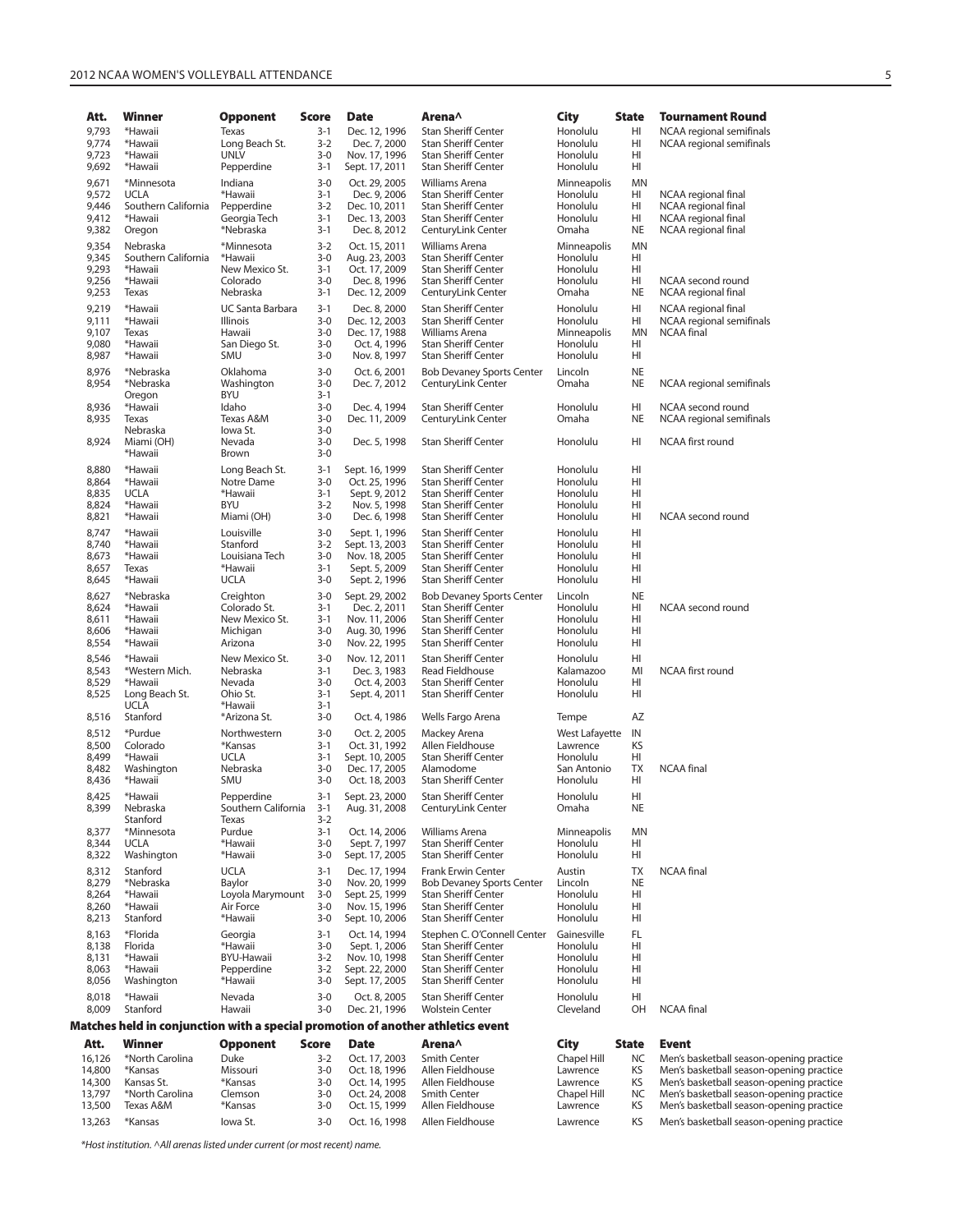# **Division II**

#### **(Includes NCAA Tournament Matches)**

| Att.                                               | Winner                                                                                             | Opponent                                                                                              | Score                                                        | Date                                                                                                | Arena^                                                                                                                                  | <b>City</b>                                                    | <b>State</b>                                                  | <b>Tournament Round</b>                                                                                           |
|----------------------------------------------------|----------------------------------------------------------------------------------------------------|-------------------------------------------------------------------------------------------------------|--------------------------------------------------------------|-----------------------------------------------------------------------------------------------------|-----------------------------------------------------------------------------------------------------------------------------------------|----------------------------------------------------------------|---------------------------------------------------------------|-------------------------------------------------------------------------------------------------------------------|
| 5,025<br>4,412<br>4,331<br>3,850<br>3,520          | Grand Valley St.<br>*Neb.-Kearney<br>*Neb.-Kearney<br>Grand Valley St.<br>Neb. Omaha               | *Neb.-Kearney<br>Truman<br>Cal St. L.A.<br>Tampa<br>*Neb.-Kearney                                     | $3 - 1$<br>$3 - 1$<br>$3-0$<br>$3-2$<br>$3 - 2$              | Dec. 3, 2005<br>Dec. 1, 2005<br>Dec. 2, 2005<br>Dec. 2, 2005<br>Oct. 15, 1996                       | Health & Sports Center<br>Health & Sports Center<br>Health & Sports Center<br>Health & Sports Center<br>Health & Sports Center          | Kearney<br>Kearney<br>Kearney<br>Kearney<br>Kearney            | <b>NE</b><br><b>NE</b><br><b>NE</b><br><b>NE</b><br><b>NE</b> | <b>NCAA</b> final<br>NCAA quarterfinals<br>NCAA semifinals<br><b>NCAA</b> semifinals                              |
| 3,316<br>3,307<br>3,188<br>3,112                   | *Neb.-Kearney<br>Hawaii Pacific<br>*West Tex. A&M<br>*Northern Mich.<br>Portland St.               | Portland St.<br>*Augustana (SD)<br>Portland St.<br><b>CSU Bakersfield</b><br>Northern Colo.           | $3-2$<br>$3 - 0$<br>$3 - 0$<br>$3 - 1$<br>$3 - 0$            | Nov. 17, 1995<br>Dec. 2, 2000<br>Dec. 9, 1991<br>Dec. 6, 1993                                       | Health & Sports Center<br>Elmen Center<br>Amarillo Civic Center<br><b>Hedgcock Fieldhouse</b>                                           | Kearney<br>Sioux Falls<br>Amarillo<br>Marquette                | <b>NE</b><br><b>SD</b><br><b>TX</b><br>MI                     | NCAA regional semifinals<br><b>NCAA</b> final<br><b>NCAA</b> final<br><b>NCAA</b> final<br>NCAA third-place match |
| 3,109                                              | Metro St.                                                                                          | *Neb.-Kearney                                                                                         | $3 - 2$                                                      | Nov. 8, 2002                                                                                        | Health & Sports Center                                                                                                                  | Kearney                                                        | <b>NE</b>                                                     |                                                                                                                   |
| 3,004<br>2,950<br>2,901<br>2,879<br>2,814          | *Neb. Omaha<br>Truman<br>*Neb.-Kearney<br>Concordia-St. Paul<br>*Neb.-Kearney                      | North Dakota St.<br>*West Tex. A&M<br>Wayne St. (NE)<br>*Cal St. San B'dino<br>Metro St.              | $3-1$<br>$3 - 1$<br>$3 - 1$<br>$3 - 0$<br>$3 - 0$            | Nov. 8, 1986<br>Dec. 5, 2002<br>Nov. 1, 2011<br>Dec. 3, 2011<br>Nov. 19, 2004                       | Sapp Fieldhouse<br><b>First United Bank Center</b><br>Health & Sports Center<br>Coussoulis Arena<br>Health & Sports Center              | Omaha<br>Canyon<br>Kearney<br>San Bernardino<br>Kearney        | <b>NE</b><br><b>TX</b><br><b>NE</b><br>CA<br><b>NE</b>        | NCAA quarterfinals<br><b>NCAA</b> final<br>NCAA first round                                                       |
| 2,776<br>2,743<br>2,638<br>2,637<br>2,553          | *Neb.-Kearney<br>*Neb.-Kearney<br>*FGCU<br>*Neb.-Kearney<br>*Neb.-Kearney                          | Fort Hays St.<br>Eastern N.M.<br>Barry<br>Regis (CO)<br>Metro St.                                     | $3 - 0$<br>$3 - 0$<br>$3-0$<br>$3-1$<br>$3 - 0$              | Nov. 21, 2004<br>Nov. 20, 2004<br>Nov. 2, 2006<br>Oct. 22, 1999<br>Oct. 29, 2004                    | Health & Sports Center<br>Health & Sports Center<br>Alico Arena<br>Health & Sports Center<br>Health & Sports Center                     | Kearney<br>Kearney<br>Fort Myers<br>Kearney<br>Kearney         | <b>NE</b><br><b>NE</b><br><b>FL</b><br><b>NE</b><br><b>NE</b> | NCAA regional final<br>NCAA regional semifinals                                                                   |
| 2,550<br>2,538<br>2,450<br>2,441<br>2,432          | *Portland St.<br>*Augustana (SD)<br>*Portland St.<br>Concordia-St. Paul<br>*Emporia St.            | Cal St. Northridge<br>West Tex. A&M<br>Cal St. Northridge<br>*Minn. Duluth<br>Washburn                | $3 - 0$<br>$3 - 1$<br>$3-1$<br>$3-0$<br>$3 - 0$              | Dec. 8, 1984<br>Nov. 30, 2000<br>Dec. 14, 1985<br>Nov. 1, 2011<br>Nov. 14, 2008                     | Peter W. Stott Center<br>Elmen Center<br>Peter W. Stott Center<br>Romano Gymnasium<br><b>White Auditorium</b>                           | Portland<br>Sioux Falls<br>Portland<br>Duluth<br>Emporia       | <b>OR</b><br><b>SD</b><br>OR<br><b>MN</b><br>KS               | <b>NCAA</b> final<br>NCAA quarterfinals<br><b>NCAA</b> final                                                      |
| 2,405<br>2,391<br>2,388<br>2,385<br>2,323          | *Augustana (SD)<br>*Neb. Omaha<br>*Neb.-Kearney<br>Hawaii Hilo<br>*Neb.-Kearney                    | North Ala.<br>North Dakota St.<br>Neb. Omaha<br>Regis (CO)<br>Neb. Omaha                              | $3 - 0$<br>$3 - 0$<br>$3 - 2$<br>$3 - 1$<br>$3 - 2$          | Dec. 1, 2000<br>Nov. 15, 1996<br>Sept. 9, 2009<br>Nov. 17, 1995<br>Oct. 25, 2005                    | <b>Elmen Center</b><br>Sapp Fieldhouse<br>Health & Sports Center<br>Health & Sports Center<br>Health & Sports Center                    | Sioux Falls<br>Omaha<br>Kearney<br>Kearney<br>Kearney          | SD<br><b>NE</b><br><b>NE</b><br><b>NE</b><br><b>NE</b>        | NCAA semifinals<br>NCAA regional semifinals                                                                       |
| 2,322<br>2,312<br>2,301<br>2,259<br>2,250          | Neb. Omaha<br>*Minn. Duluth<br>*Neb.-Kearney<br>*North Dakota St.<br>Mo. Southern St.              | *Neb.-Kearney<br>Concordia-St. Paul<br>Neb. Omaha<br>Minn. St. Moorhead<br>*Pittsburg St.             | $3 - 2$<br>$3 - 2$<br>$3 - 2$<br>$3-1$<br>$3 - 2$            | Sept. 12, 2000<br>Oct. 30, 2007<br>Sept. 25, 2007<br>Nov. 5, 1986<br>Sept. 21, 2011                 | Health & Sports Center<br>Romano Gymnasium<br>Health & Sports Center<br>Bentson Bunker Fieldhouse<br>John Lance Arena                   | Kearney<br>Duluth<br>Kearney<br>Fargo<br>Pittsburg             | <b>NE</b><br>MN<br><b>NE</b><br><b>ND</b><br>KS               |                                                                                                                   |
| 2,246<br>2,231<br>2,185<br>2,181<br>2,165          | *Neb.-Kearney<br>*Washburn<br>*Neb.-Kearney<br>Northern Mich.<br>*Emporia St.                      | Wayne St. (NE)<br>Tampa<br>Hastings<br>*CSU Bakersfield<br>Washburn                                   | $3 - 1$<br>$3 - 1$<br>$3 - 0$<br>$3 - 1$<br>$3 - 2$          | Nov. 3, 2009<br>Nov. 29, 2007<br>Sept. 4, 1997<br>Dec. 5, 1994<br>Oct. 16, 2009                     | Health & Sports Center<br>Lee Arena<br>Health & Sports Center<br>Icardo Center<br>White Auditorium                                      | Kearney<br>Topeka<br>Kearney<br>Bakersfield<br>Emporia         | <b>NE</b><br>KS<br><b>NE</b><br>CA<br>KS                      | NCAA quarterfinals<br><b>NCAA</b> final                                                                           |
| 2,152<br>2,133<br>2,122<br>2,113<br>2,105          | Concordia-St. Paul<br>*Neb.-Kearney<br>*Neb.-Kearney<br>*Neb.-Kearney<br>Truman                    | *Southwest Minn. St. 3-0<br>Regis (CO)<br>Hawaii Hilo<br>Colo. Christian<br>*Emporia St.              | $3 - 0$<br>$3 - 2$<br>$3 - 0$<br>$3 - 0$                     | Nov. 10, 2012<br>Nov. 4, 2005<br>Nov. 18, 1995<br>Oct. 29, 1999<br>Nov. 23, 2008                    | PE Gymnasium<br>Health & Sports Center<br>Health & Sports Center<br>Health & Sports Center<br>White Auditorium                          | Marshall<br>Kearney<br>Kearney<br>Kearney<br>Emporia           | <b>MN</b><br><b>NE</b><br><b>NE</b><br><b>NE</b><br>KS        | NCAA regional final<br>NCAA regional final                                                                        |
| 2,098<br>2,045<br>2,031<br>2,017                   | *Neb.-Kearney<br>*Portland St.<br>*Neb.-Kearney<br>*Neb.-Kearney                                   | Fort Hays St.<br>Sam Houston St.<br>Fort Lewis<br>Fort Hays St.                                       | $3 - 0$<br>$3 - 0$<br>$3 - 0$<br>$3 - 0$                     | Nov. 11, 2005<br>Dec. 7, 1984<br>Nov. 12, 2005<br>Sept. 21, 2004                                    | Health & Sports Center<br>Peter W. Stott Center<br>Health & Sports Center<br>Health & Sports Center                                     | Kearney<br>Portland<br>Kearney<br>Kearney                      | <b>NE</b><br>OR<br><b>NE</b><br><b>NE</b>                     | <b>NCAA</b> semifinals                                                                                            |
| 2,015<br>2,013<br>2,011<br>2,010<br>2,005<br>2,003 | Western Wash.<br>*Neb.-Kearney<br>*Neb.-Kearney<br>*Portland St.<br>*Neb.-Kearney<br>*Neb.-Kearney | *Washburn<br>Neb. Wesleyan<br>Abilene Christian<br>Sam Houston St.<br>Wayne St. (NE)<br>Fort Hays St. | $3-1$<br>$3 - 0$<br>$3 - 0$<br>$3 - 0$<br>$3 - 1$<br>$3 - 0$ | Nov. 30, 2007<br>Oct. 31, 1990<br>Nov. 20, 2005<br>Dec. 13, 1985<br>Sept. 11, 2001<br>Nov. 14, 2004 | Lee Arena<br>Health & Sports Center<br>Health & Sports Center<br>Peter W. Stott Center<br>Viaero Event Center<br>Health & Sports Center | Topeka<br>Kearney<br>Kearney<br>Portland<br>Kearney<br>Kearney | KS<br><b>NE</b><br><b>NE</b><br>OR<br><b>NE</b><br><b>NE</b>  | NCAA semifinals<br>NCAA regional final<br><b>NCAA</b> semifinals                                                  |
| 2,003<br>2,000                                     | *Neb.-Kearney<br>*Benedict                                                                         | Central Mo.<br>Claflin                                                                                | $3 - 0$<br>$3 - 1$                                           | Nov. 9, 2012<br>Sept. 20, 2011                                                                      | Health & Sports Center<br><b>HRC Arena</b>                                                                                              | Kearney<br>Columbia                                            | <b>NE</b><br>SC                                               |                                                                                                                   |
|                                                    |                                                                                                    | Matches held in conjunction with a special promotion of another athletics event                       |                                                              |                                                                                                     |                                                                                                                                         |                                                                |                                                               |                                                                                                                   |
| Att.<br>3,219                                      | Winner<br>*Quincy                                                                                  | <b>Opponent</b><br>Ky. Wesleyan                                                                       | <b>Score</b><br>$3 - 0$                                      | <b>Date</b><br>Oct. 10, 1997                                                                        | Arena^<br>Blue Devil Gym (Quincy H.S.)                                                                                                  | City<br>Quincy                                                 | <b>State</b><br>IL                                            | <b>Event</b><br>U.S. Olympic team                                                                                 |

volleyball match (men)<br>volleyball match (men)